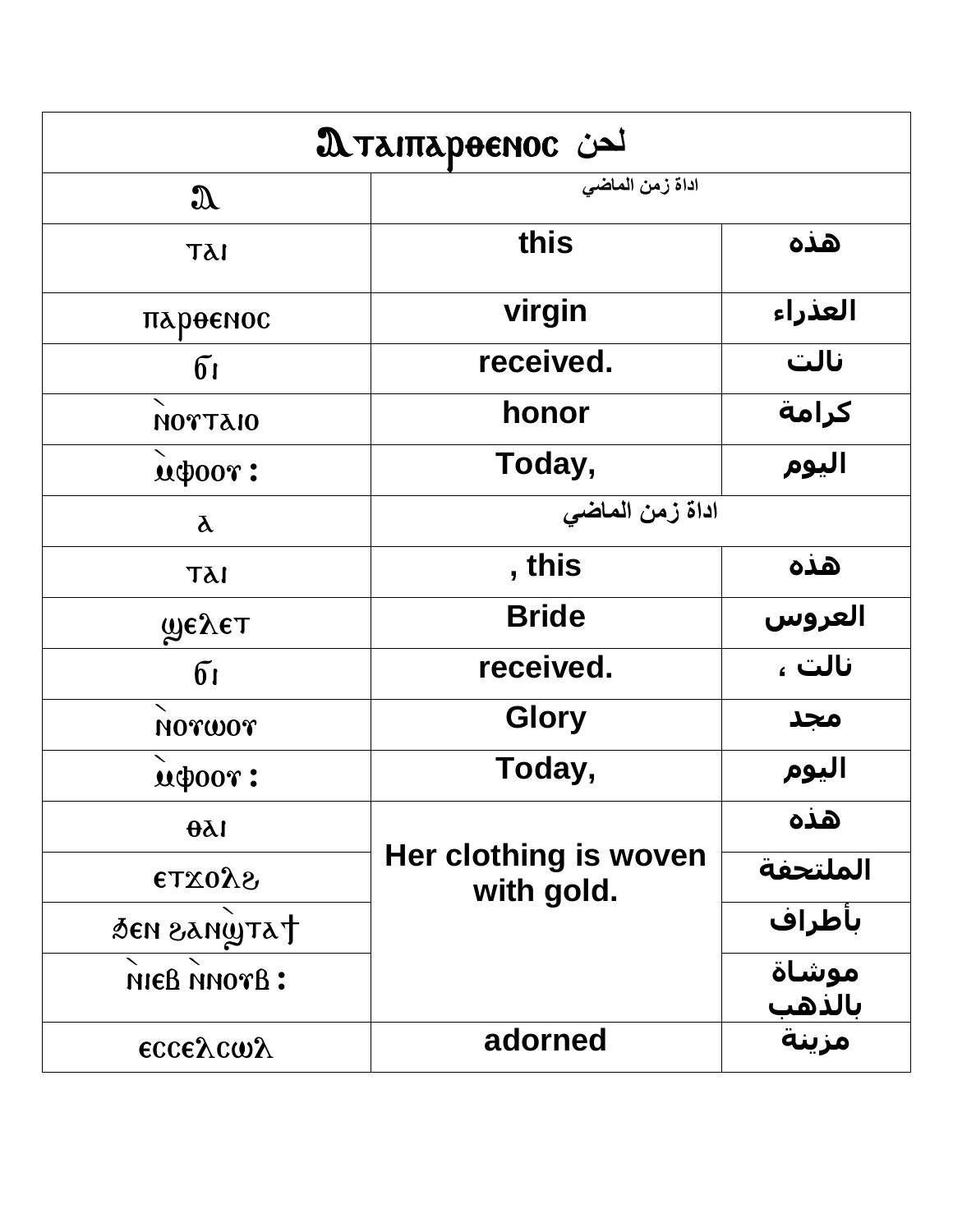| ФEИ                              | With               |              |
|----------------------------------|--------------------|--------------|
| oroo npH+ .                      | many colors        | أنواع كثيرة  |
| $\mathfrak{A}$                   | اداة زمن الماضى    |              |
| $\bm{\Delta}$ arı $\bm{\lambda}$ | <b>David</b>       | داود         |
| Kiu                              | <b>Moved</b>       | حرك          |
| мпидорп                          | the 1st            |              |
| <b>МКАП</b>                      | string             | الوتر الأول  |
| <b>NTE</b>                       | <b>of</b>          | من           |
| $T_{c}$                          | his                |              |
| ктөара                           | harp               | قىثارتە      |
| eclaw egoy                       | crying out         | صارخا:       |
| edxm mnoc                        | saying:            | قائلا        |
| эт даз 1900 года                 | the queen stands   | قامت         |
| NXE Torpw.                       |                    | الملكة       |
| CAOTINAM MUOK                    | At your right hand | عن يمينك     |
| $\pi$ orpo                       | O king             | أيها الملك . |
| $\mathfrak{A}$ gkin              | And he moved       | وحرك         |
| <b>ETILLASCNAY</b>               | the second         | الوتر        |
| <b>МКАП</b>                      | <b>String</b>      | الثاني       |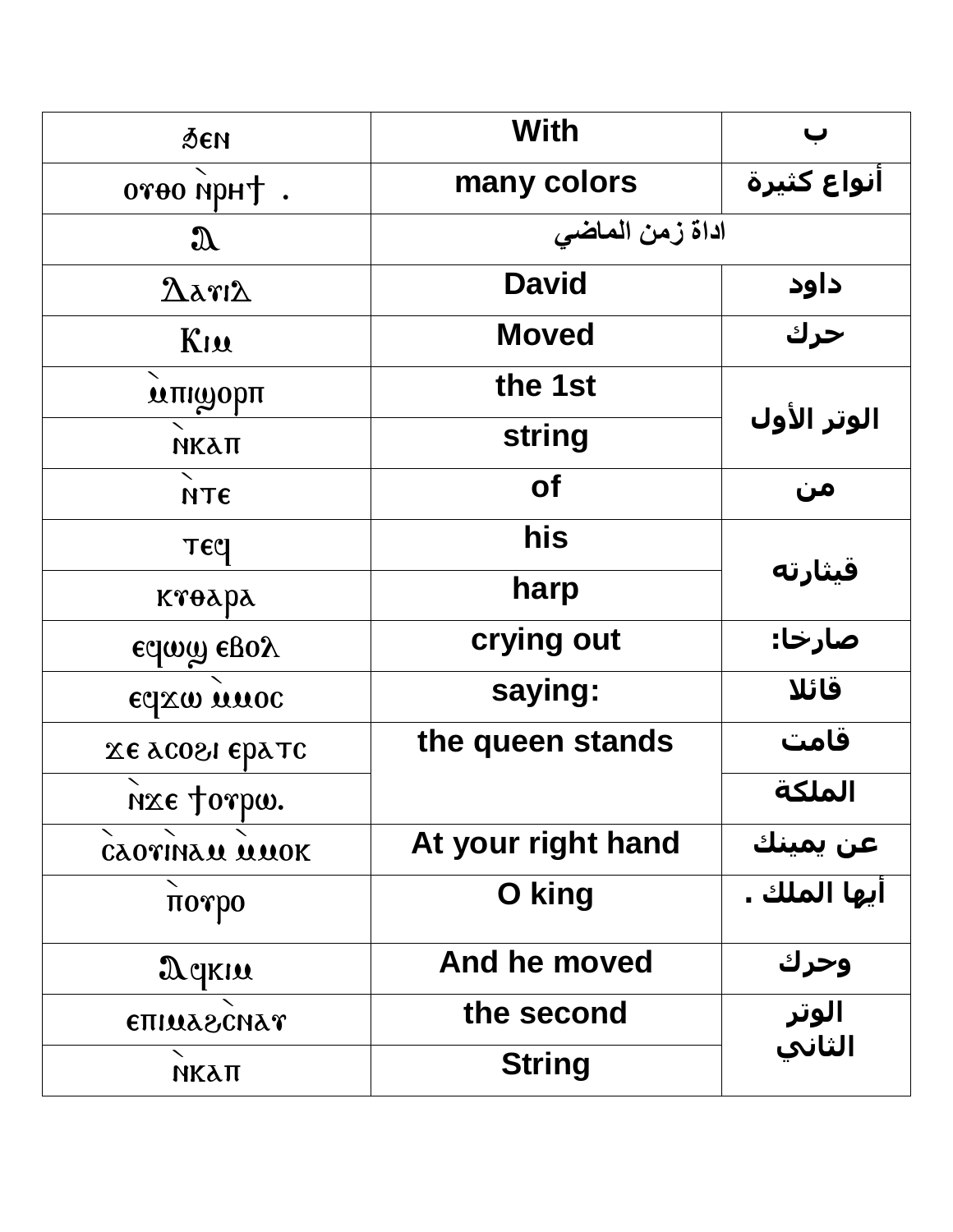| <b>NTE</b>                         | from             | من       |
|------------------------------------|------------------|----------|
| TEC                                | <b>His</b>       |          |
| ктөара                             | harp             | قىثارتە  |
| edmm egoy                          | crying out       | صارخا:   |
| edxm mnoc                          | and saying:      | قائلا    |
| : XE CWLEN                         | Listen,          | اسمعي.   |
| ташері                             | O daughter,      | يا ابنتي |
| $\mathfrak A$ nar                  | consider         | وأنظري   |
| $P_{\text{EK}}$                    | and incline      | وأميلي   |
| пемаша                             | your ear;        | أذنك     |
| <b>аріпфву</b>                     | forget           | وانسي    |
| <b>ΜΠΕλλος</b>                     | your own people, | شعىك     |
| нем пни тнра                       | and the house    | وبيب     |
| ЛТЕ ПЕКОТ.                         | Of your father   | أبيك     |
| $\mathfrak{gl}\times \mathfrak{m}$ | And he moved     | وحرك     |
| <b>ETHUASWOUT</b>                  | the third        | الوتر    |
| <b>МКАП</b>                        | <b>String</b>    | الثالث   |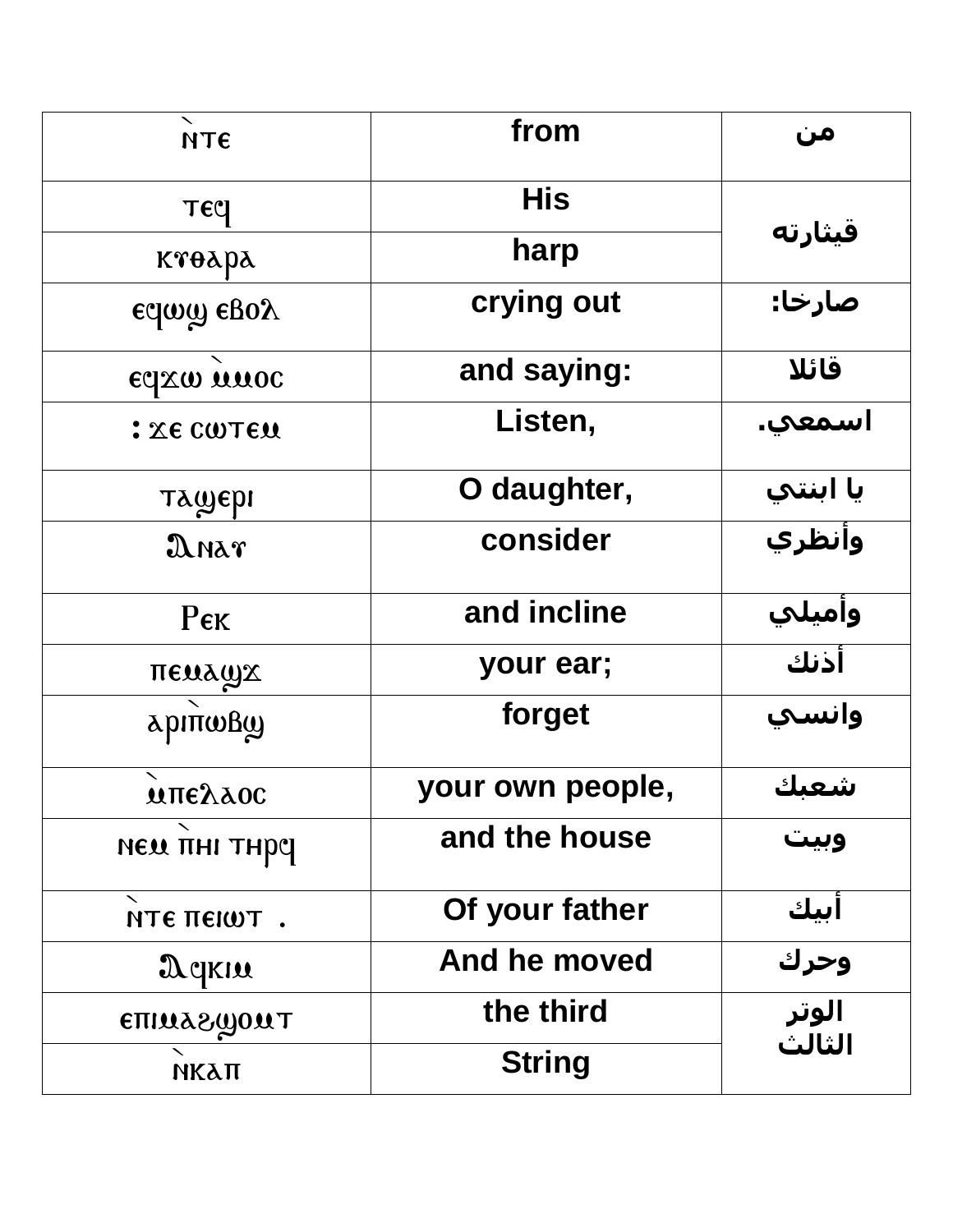| <b>NTE</b>                      | <b>From</b>           | من                       |
|---------------------------------|-----------------------|--------------------------|
| <b>TECI</b>                     | <b>His</b>            |                          |
| ктөара                          | harp                  | قىثارتە                  |
| edmm egoy                       | crying out            | صارخا:                   |
| edxm mnoc:                      | and saying:           | قائلا                    |
| <b>ΣΕ ΠωΟΥ ΤΗΡΥ</b>             | All the glory         | کل مجد                   |
| итуері                          | Of the daughter       | ابنة                     |
| $\mathbf{M}$ TOT $\mathbf{p}$ O | of the king           | الملك                    |
| месевом                         | within;               | من الداخل                |
| <b>CCXOA2</b>                   | her clothing is woven | مشتملة                   |
| BEN SANWTAT                     | with gold             | بأطراف                   |
| . Bronn Bain                    |                       | موشاة<br><u>بالذهب .</u> |
| Aqkiu                           | And he moved          | وحرك                     |
| <b>TOTPSSMITE</b>               | the forth             | <mark>الوتر</mark>       |
| <b>МКАП</b>                     | string                | الرابعَ                  |
| <b>NTE</b>                      | From                  | من                       |
| <b>TECI</b>                     | <b>His</b>            |                          |
| ктөара                          | <b>Harp</b>           |                          |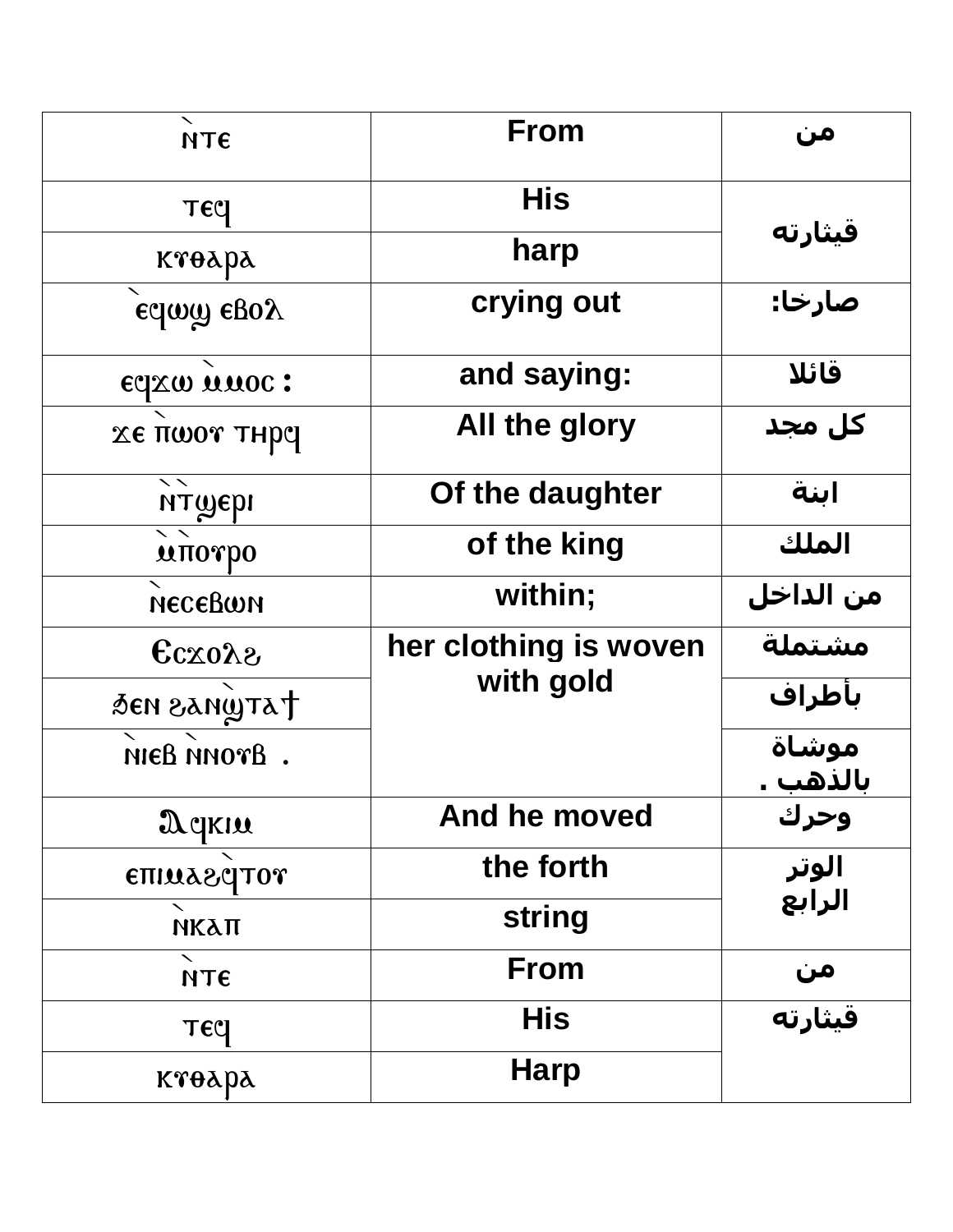| edmm egoy                | crying out     | صارخا:     |
|--------------------------|----------------|------------|
| edxm mnoc                | and saying:    | قائلا      |
| XE ETEINI ESOTN          | shall enter    | يدخلن      |
| <b>мпютро</b>            | to the king    | إلي الملك  |
| педипароснос             | <b>Virgins</b> | عذاري.     |
| <b>JOUU TOSSQIS</b>      | after her      | خلفها      |
| Delkin                   | And he moved   | وحرك       |
| <b>TOITSSUITE</b>        | the fifth      | الوتر      |
| <b>МКАП</b>              | <b>String</b>  | الخامس     |
| <b>NTE</b>               | From           | من         |
| TEC                      | <b>His</b>     |            |
| ктөара:                  | <b>Harp</b>    | قىثارتە    |
| ε αρως εβολ              | crying out     | صارخا:     |
| edxm wwoc                | and saying:    | قائلا      |
| <b>ZE OTNIWT</b>         | <b>Great</b>   |            |
| $\Pi \epsilon$           | <b>S</b>       | عظیم<br>هو |
| $\Pi\overline{\sigma c}$ | the Lord,      | الرب       |
| qcuapwort                |                | ومسبح      |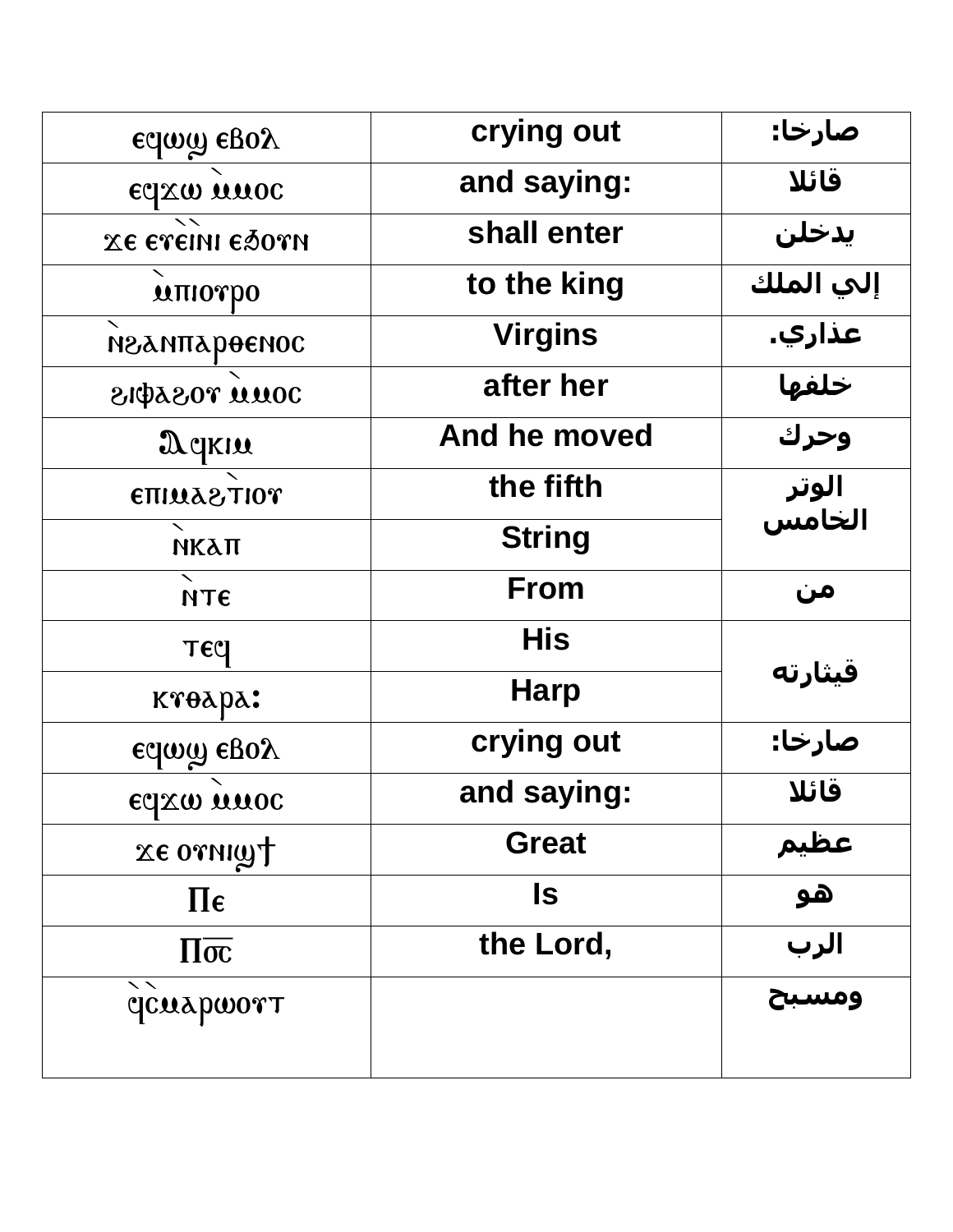| ensmo                         | and greatly to be<br>praised | جدا                   |
|-------------------------------|------------------------------|-----------------------|
| бен өвакі                     | in the city                  | في مدينة              |
| $\mathbf{u}$ Пеннот $\dagger$ | of our God,                  | إلهنا                 |
| <b>MEXIS</b>                  | <u>In</u>                    | علي                   |
| πεςτωοτ εθτ                   | <b>His holy mountain</b>     | جبله                  |
| Aqkiu                         | And he moved                 | <u>المقدس</u><br>وحرك |
| <b>CHIMA2COOY</b>             | the sixth                    | الوتر<br>السادس       |
| <b>МКАП</b>                   | <b>string</b>                |                       |
| <b>NTE</b>                    | <b>From</b>                  | من                    |
| <b>TECI</b>                   | <b>His</b>                   |                       |
| ктөара:                       | harp                         | قىثارتە               |
| edmm egoy                     | crying out                   | صارخا:                |
| edxm wwoc                     | and saying:                  | قائلا                 |
| <b>SHETHAS 3X</b>             | The wings                    | اجنحة                 |
| <b>мбромпі</b>                | of a dove                    | حمامة                 |
| erow x MeB                    | covered                      | موشاة                 |
| TSSH                          | with silver,                 | تفضة                  |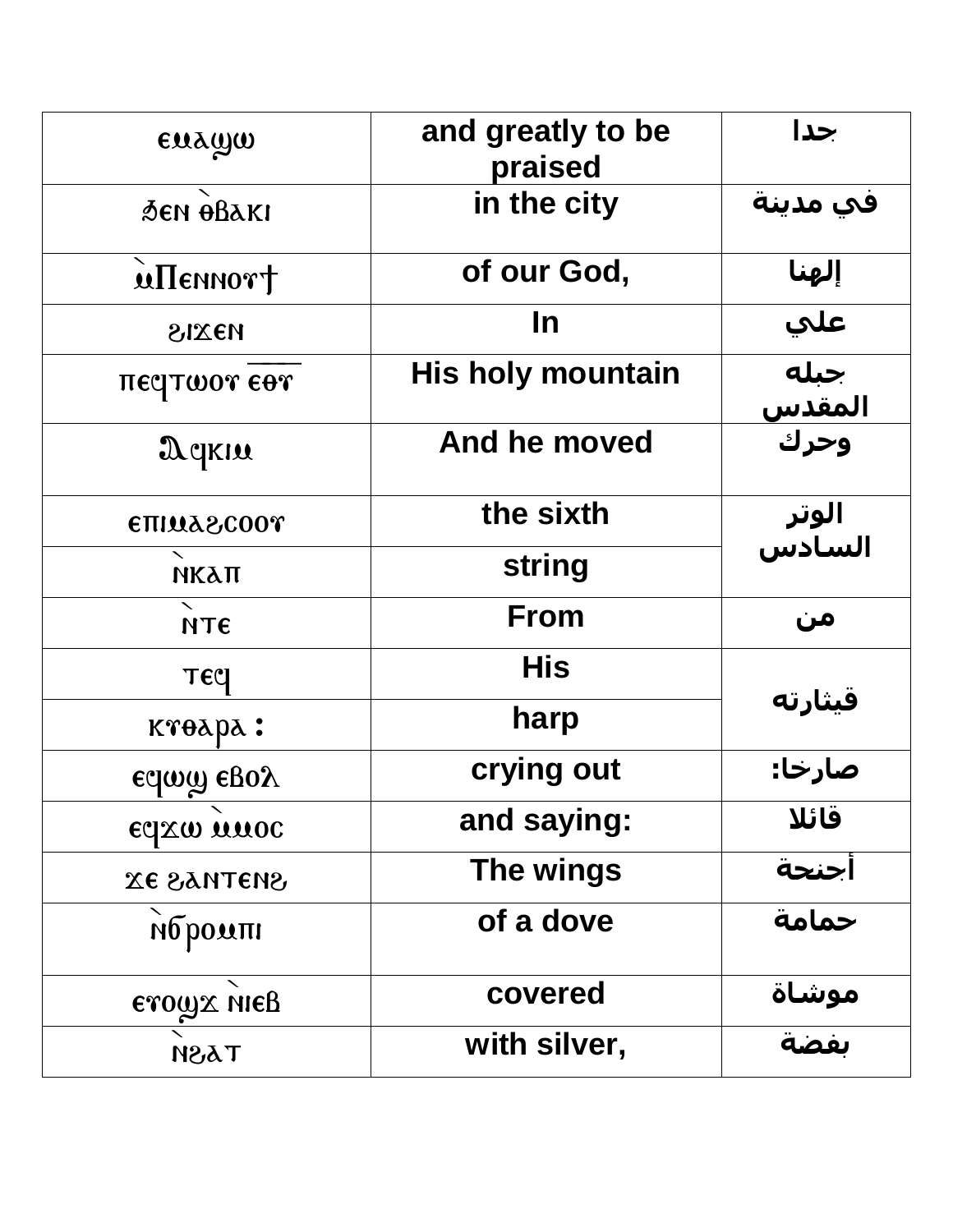| <b>SorO</b>         | <b>And</b>        | 9               |
|---------------------|-------------------|-----------------|
| Mec                 | <b>Her</b>        |                 |
|                     |                   | منكباها         |
| keno <sub>1</sub>   | <b>Feathers</b>   |                 |
| <b>DEN OTOTOTET</b> | with yellow       | بصفرة           |
| <b>NTE OTNOTH</b>   | Of gold           | الذهب           |
| Aqkiu               | And he moved      | وحرك            |
| eniudewayq          | the seventh       | الوتر السابع    |
| <b>МКАП</b>         | string            |                 |
| <b>NTE</b>          | <b>From</b>       | من              |
| <b>TECI</b>         | <b>His</b>        | قىثارتە         |
| ктөара              | <b>Harp</b>       |                 |
| edmm egoy           | crying out        | صارخا           |
| edxm mnoc           | and saying:       | قائلا           |
| <b>ZE TIITWOT</b>   | The mountain      | : جبل           |
| $MT \in \Phi +$     | of God            | الله            |
| TIITWOT ETKENIWOTT: | the fat mountain  | الجبل الدسم     |
| пітшот єтбнс        | The hard mountain | الجبل<br>المجبن |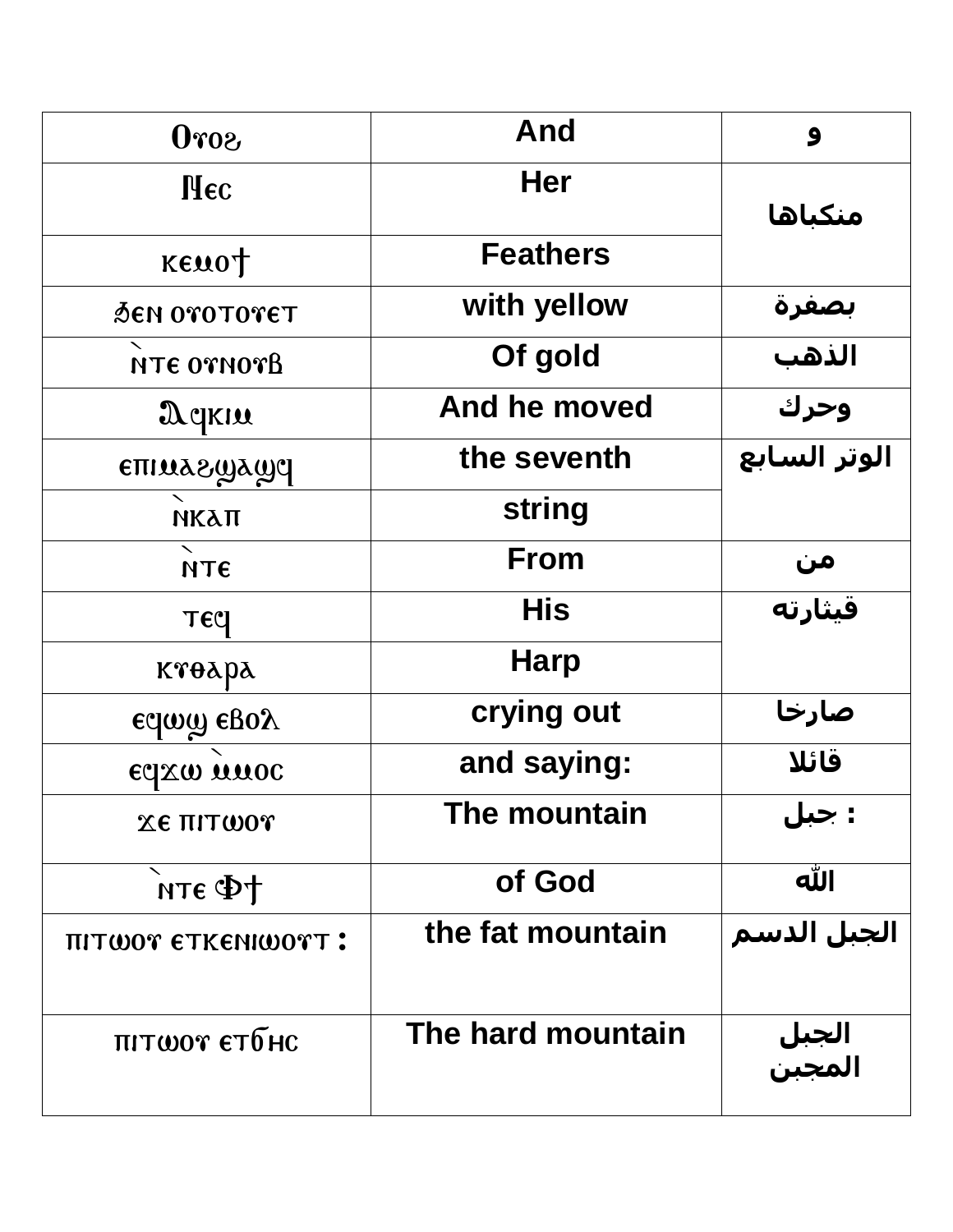| <b>ΠΙΤωΟΥ ΕΤΚΕΝΙωΟΥΤ</b>              | the fat mountain      | الجبل                  |
|---------------------------------------|-----------------------|------------------------|
| Aqkiu                                 | And he moved          | <u>الدسم .</u><br>وحرك |
| <b>ЕПІМАЗФИНИ</b>                     | the eighth            | الوتر الثامن           |
| <b>МКАП</b>                           | string                |                        |
| <b>NTE</b>                            | From                  | من                     |
| <b>TECI</b>                           | <b>His</b>            | قىثارتە                |
| $\kappa r \theta \lambda p \lambda$ : | harp                  |                        |
| edmm egoy:                            | crying out            | صارخا:                 |
| edxm wwoc                             | and saying:           | قائلا                  |
| <b>ZE NECTICENT</b>                   | <b>His foundation</b> | أساساته                |
| реи                                   | <u>In</u>             | في                     |
| MITWOT                                | the holy mountains    | الجبال                 |
| $\epsilon$ $\theta$ $\gamma$          |                       | المقدسة                |
| $\lambda \Pi \overline{\sigma c}$     | <b>The Lord</b>       | الرب                   |
| $U_{\epsilon I}$                      | <b>loved</b>          | أحب                    |
| <b>МИПТТАН</b>                        | the gates             | أبواب                  |
| NTE CIWN                              | of Zion               | صهيون                  |
| Aqkiu                                 | And he moved          |                        |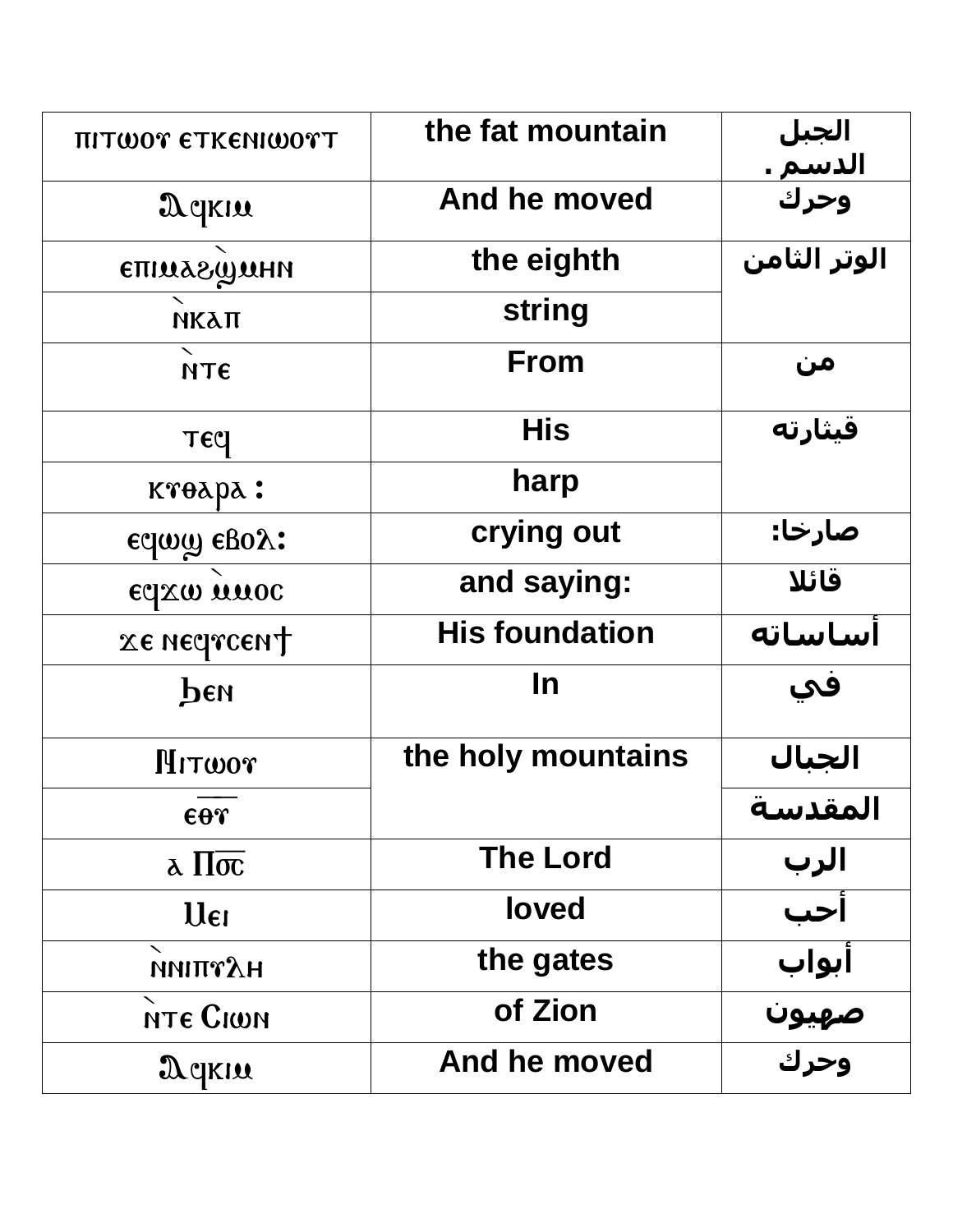| <b>CHIMASTILE</b>           | the ninth                 | الوتر التاسع         |
|-----------------------------|---------------------------|----------------------|
| <b>МКАП</b>                 | <b>string</b>             |                      |
| Итє                         | From                      | من                   |
| <b>TECI</b>                 | <b>His</b>                | <mark>قیثارته</mark> |
| ктөара                      | <b>Harp</b>               |                      |
| edmm egoy                   | crying out                | صارخا:               |
| εσχω ππος                   | and saying:               | قائلا                |
| Χε λγς γι                   | <b>Because They spoke</b> | لأنهم تكلموا         |
| $\epsilon$ <sup>O</sup> BHT | of you                    | من أجلك              |
| <b>ITOHAS NASN</b>          | things                    | بأعمال               |
| <b>ΕΥΤΑΙΗΟΥΤ</b>            | <b>Glorious</b>           | كريمة                |
| <b>TBAKI</b>                | O city                    | يا مدينة             |
| $nT \in \Phi$               | of God                    | الله                 |
| Aqkıu                       | And he moved              | وحرك                 |
| <b>THUSSUITE</b>            | the tenth                 | الوتر العاشر         |
| <b>МКАП</b>                 | string                    |                      |
| <b>NTE</b>                  | From                      | من                   |
| TECI                        | <b>His</b>                | <mark>قىثارتە</mark> |
| ктөара                      | <b>Harp</b>               |                      |